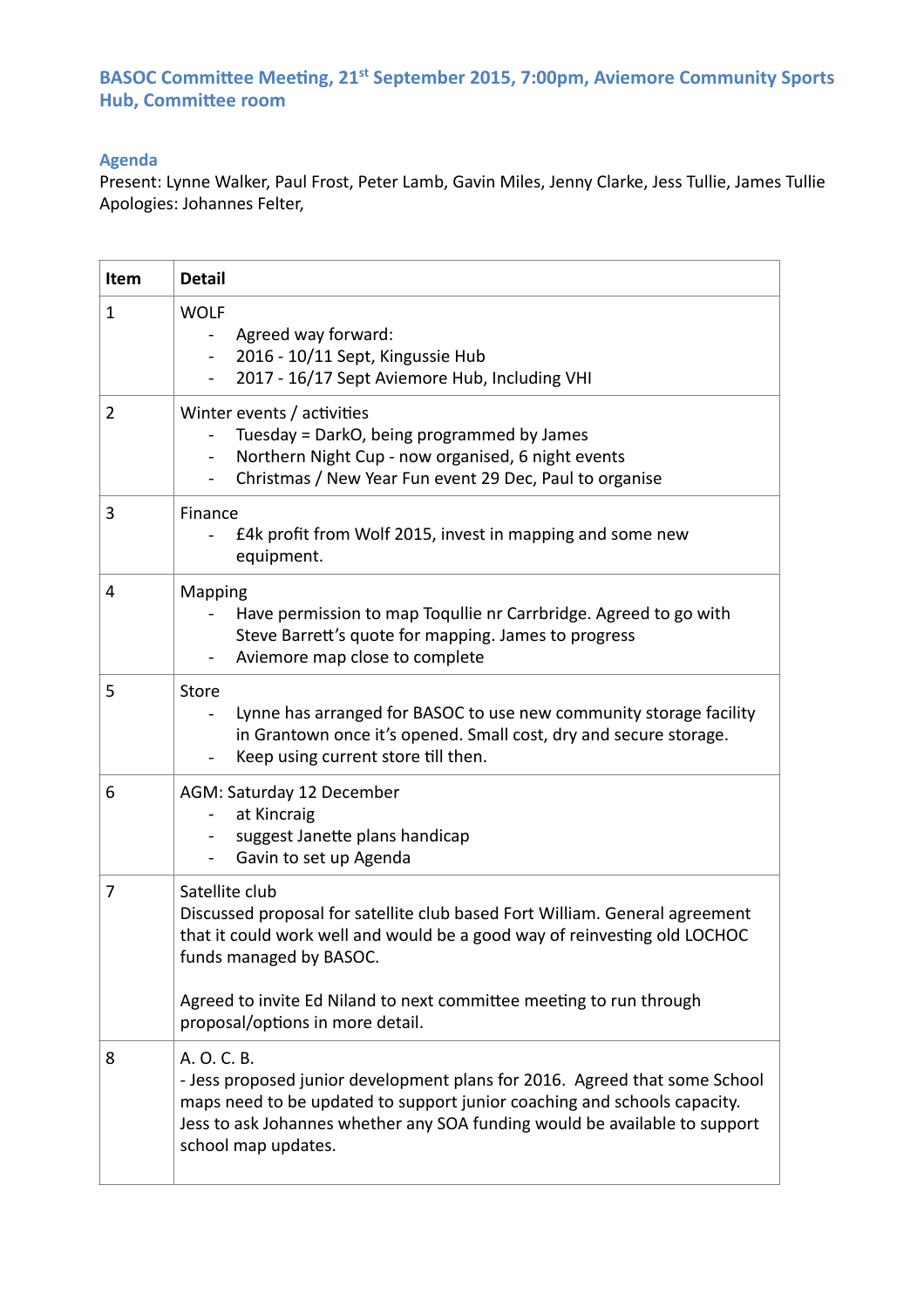| 9 | Next meeting                                                                |
|---|-----------------------------------------------------------------------------|
|   | - 9 <sup>th</sup> November 2015                                             |
|   | - Aviemore Community Sports Hub, 7pm                                        |
|   | Agenda items: 2016 committee, What other events would members<br>$\sim 100$ |
|   | like/want to help plan/organise?                                            |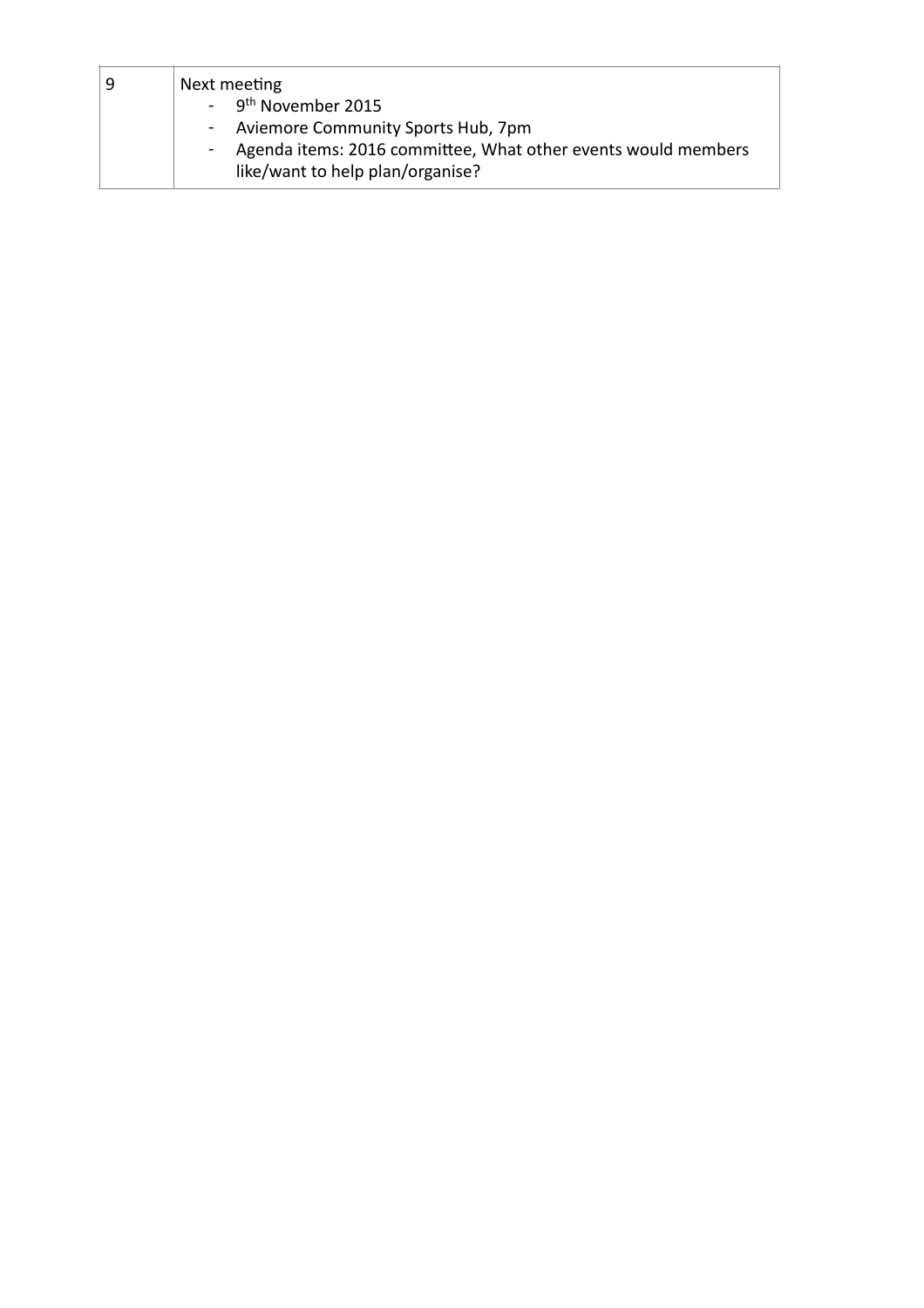### **Proposal for a satellite club of BASOC in Fort William**

#### **From Johannes:**

I've been approached by Ed Niland, newly appointed Lecturer in Adventure Sport Science at UHI in Fort William. He contacted me to ask about establishing a new orienteering club in Fort William.

I think you may know Ed - see his profile here. https://ie.linkedin.com/in/edniland

Certainly he has a very serious orienteering background and it sounds like his previous job would have a lot of crossover with your work in coach education.

His intention is to get some areas mapped around Fort William, access some timing kit, and begin putting on small scale events. He intends to use orienteering as a subject sport for his sport science students, and also wants to include local orienteers as much as possible. He wants to work together with Outward Bound. I filled him in on what I knew of the LOCHOC history, and to get the ball rolling have put him in touch with Alex Campbell and Adrian. His intention is to establish a conventional open club, not a closed one for UHI students. 

I wonder if you would be wiling to put the following suggestion to the committee at the next meeting: that BASOC offer to help this new club get started by inviting them to operate temporarily as a satellite club of BASOC. What would this look like in practice?

- no need for the club to draw up own constitution, elect committee they can concentrate on the practical essentials of getting orienteering going in FW area.
- could occasionally borrow SI kit, other equipment and Condes licence key from us (provided they come over to get & return it!)
- could have own section on BASOC website<br>• their mombors join BASOC
- their members join BASOC<br>• they apply for SOA Dovelop
- they apply for SOA Development Funding through BASOC
- I think they would need to agree to send someone across to attend committee meetings

All this would be a temporary measure to help the fledgling club for a few years until sufficient momentum has been established. Once ready it could then constitute itself properly and break away, taking their own members with it.

What's in it for us?

- Good kharma! Helping the wider orienteering community in a remote spot. I think BASOC is already leading the way on this type of thinking through your link with Petal Power, and our support for the Laggan area.
- It would really do a lot for our Laggan valley members not to mention the ex-LOCHOC contingent. I suppose there's a risk they might break away to join the new club in the fullness of time, which would be a loss to us.
- Ed Niland sounds like a great guy to have on our side the sports science research could be a great thing to get involved in. I liked him immediately on the phone and thought he sounded like a trustworthy and well intentioned guy.
- I have to be honest and say that of course this is an opportunity to demonstrate to SportScotland a further increase in BASOC membership (albeit temporarily). However I promise you I'm not so shallow - this is very much a secondary benefit from where I stand. In general I would stand by our previous understanding that the club should concentrate on local membership consolidation until next year. I think you'll agree that this satellite project is significantly different in that we wouldn't be responsible for engaging with any new members of the satellite in FW.

I did discuss all this a bit with Peter Lamb when I met with him to do some accounting the other week, and the subject of the LOCHOC funds held in 'trust' by BASOC came up. Peter agreed that I could mention this sum of money to Ed (without specifying the sum). I just hinted at this to Ed and mentioned that it would perhaps be something to approach the committee about. I hope you don't mind my taking that liberty - it was just part of explaining the local history to him.

Finally, I think this ties in with the possible goal of nominating ourselves for BO Club of the Year. One of the questions on the form is "How does your club relate to local and regional partners and build these relationships?" What a cracking answer it would be to say that we had helped a neighbouring club in this way. I had meant anyway to enter Club of the Year as a separate item for the agenda at the next committee meeting (even though I can't be there on the 21st).

Sorry, long email but I do think this is a very exciting opportunity for the club. I look forward to hearing what you think. I have told Ed I would make this informal approach to you in the first instance. It is his intention to write to you more formally in the near future, perhaps before the committee meeting on the 21st.